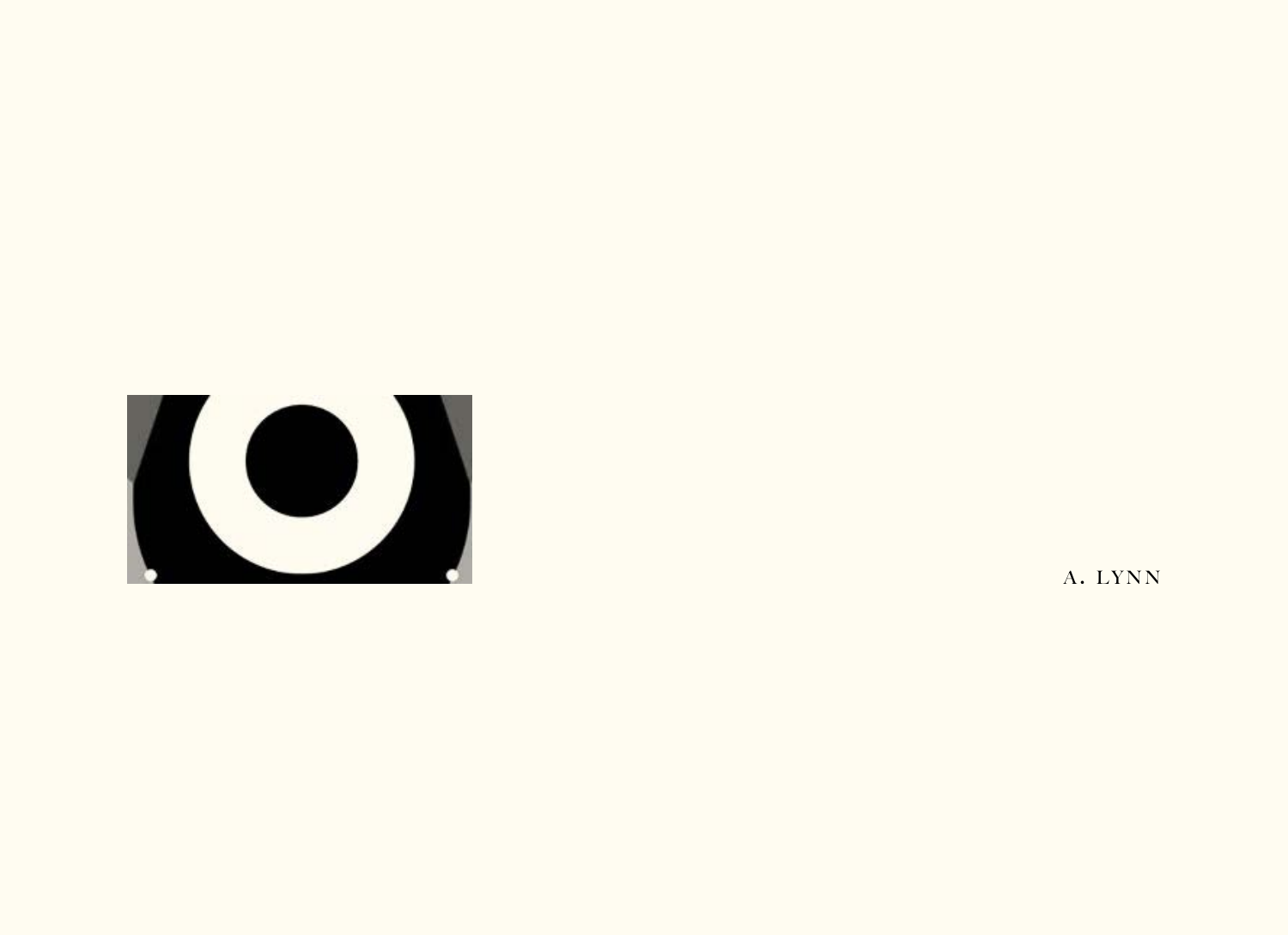## Specimen lynn

CCThe caterers should be here in a half an hour," he said<br>as he dropped his towel on the chair and walked to the as he dropped his towel on the chair and walked to the closet with his penis swinging. He disappeared inside and she was glad not to have to look at him. His nakedness annoyed her. Time had touched him. Even he couldn't escape the slight sag around his waist or happiness around his eyes. But he was beautiful. Golf tanned. Bleached teeth. Defined. But his nakedness, the pure act of comfort, annoyed her. The way he walked around uncaring of her opinion.

And his whistling. His damned whistling. He stopped when he reemerged and rambled about guests, an hour, more wine. "The guests will start arriving around six, so you have plenty of time to get ready. I have to run out for a few things. You're dress is hanging on the door. I picked it up from the dry cleaners yesterday. You're still wearing the Dior, right?"

She pulled open the top drawer of her dresser that

hid her unmentionables and a dug out pack of cigarettes hidden in the back. She didn't think twice as she lit one before returning the pack. With her first exhale, she watched the smoke roll from her lips.

"Jesus, when did you start smoking again?"

She sat in the upholstered chair by the window with her back to him.

"At least, go outside. I don't want the house reeking of smoke." He was timid kissing her cheek. "You really shouldn't smoke. It causes wrinkles."

She heard the whoosh of his suit coat sliding onto his arms as he made his way to the doorway. "I'll introduce you at six thirty. Happy Birthday, Love." There was a pause before the door opened and closed behind him. His footsteps trailed down the hallway, fading as he got further away, until he was gone.

She turned the cigarette between her fingers and watched the blue smoke dance up the heavy paisley drapes chosen by a decorator to match the heavy comforter. Lifting the cigarette to her lips, she let her mouth form around the filter and tried to feel where the wrinkles would be, but gave up and took a heavy drag.

She was sixty years old and didn't care about wrinkles. She'd been avoiding them her whole life, ever since her father handed her over for her mother's lessons to be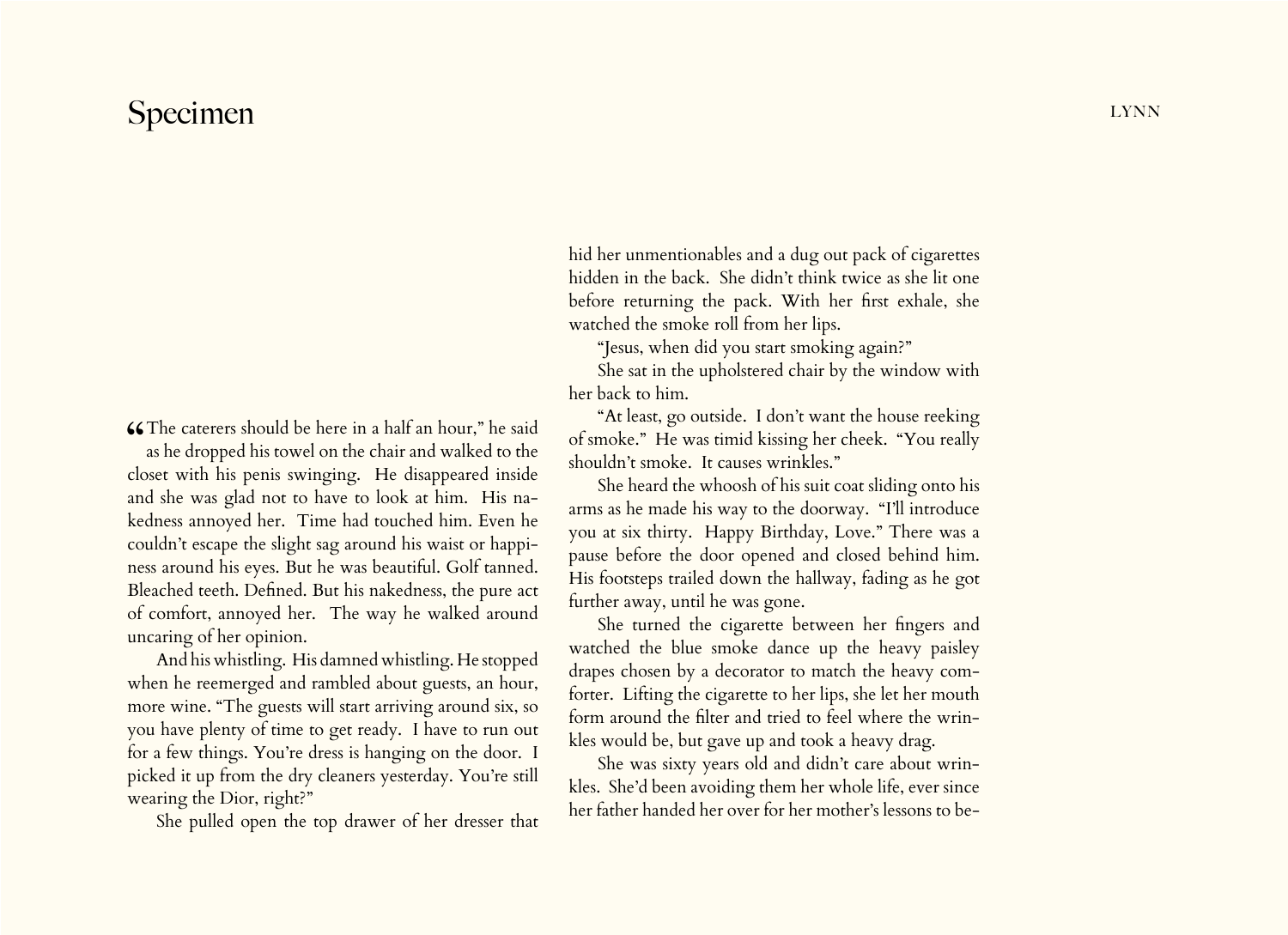come a lady at the second hand vanity with a hand sewn calico curtain hiding her mother's supplies.

"It's never too soon to start", her mother would say while the hot Georgia sun broke through the window panes and scolded the worn carpet. "Just a light moisturizer now, but when you get older…" She'd rub the cream into her sweat with soft strokes in short circles, like her mother.

Her beautiful mother. Sometimes, after school, she'd come home to find her flipping through the sticky pages of her album documenting her youth. The articles of beauty pageants. Miss Georgia, 1938. She'd squeeze beside her mother and stare at the black and white pictures of funny swim suits and ask, "How did you swim?"

"I didn't wear them to swim. It was for looking pretty."

It never made sense wearing a swim suit to look pretty. Especially those swim suits with a tiara. She'd think about it when her mom stood on her tiptoes to reach the box hidden high in her closet. She'd set it on the bed and open it with great ceremony. Then, she'd reach in, with manicured finger nails, to raise the tiara out of the box. "Hold your head very still." Her mother rested the crown in her tangled locks.

It didn't take long before she tired of being pretty

and worrying that the rhinestones would catch in her hair.

Mother hated her curls and would pull the brush through them until her scalp and ears burned from the curses. When it was too painful, she'd pull away only to earn a whack on the head with the hairbrush. "Hold still or I'll cut it all off. It's not easy to be beautiful. But it's worth it." She said the same thing when she taught her how to exfoliate and the scrub hurt her skin. "You'll thank me one day," she said, "when you live in a fine house and wear beautiful clothes."

"But you don't live in a fine house and you were beautiful."

Her mother shut up and she never had to point it out again.

She took another hard drag.

Her mother also taught her how to laugh without it ever touching her eyes. "Just open your mouth a little and let the sound out or else you'll look like her when you're old." She pointed to the old woman across the street sitting on her porch swing fanning her face with a piece of paper. When they carried her body on a stretcher to the ambulance beneath a smooth sheet, she figured it must have been the weight of her wrinkles and asked mother for her own bottle of moisturizer.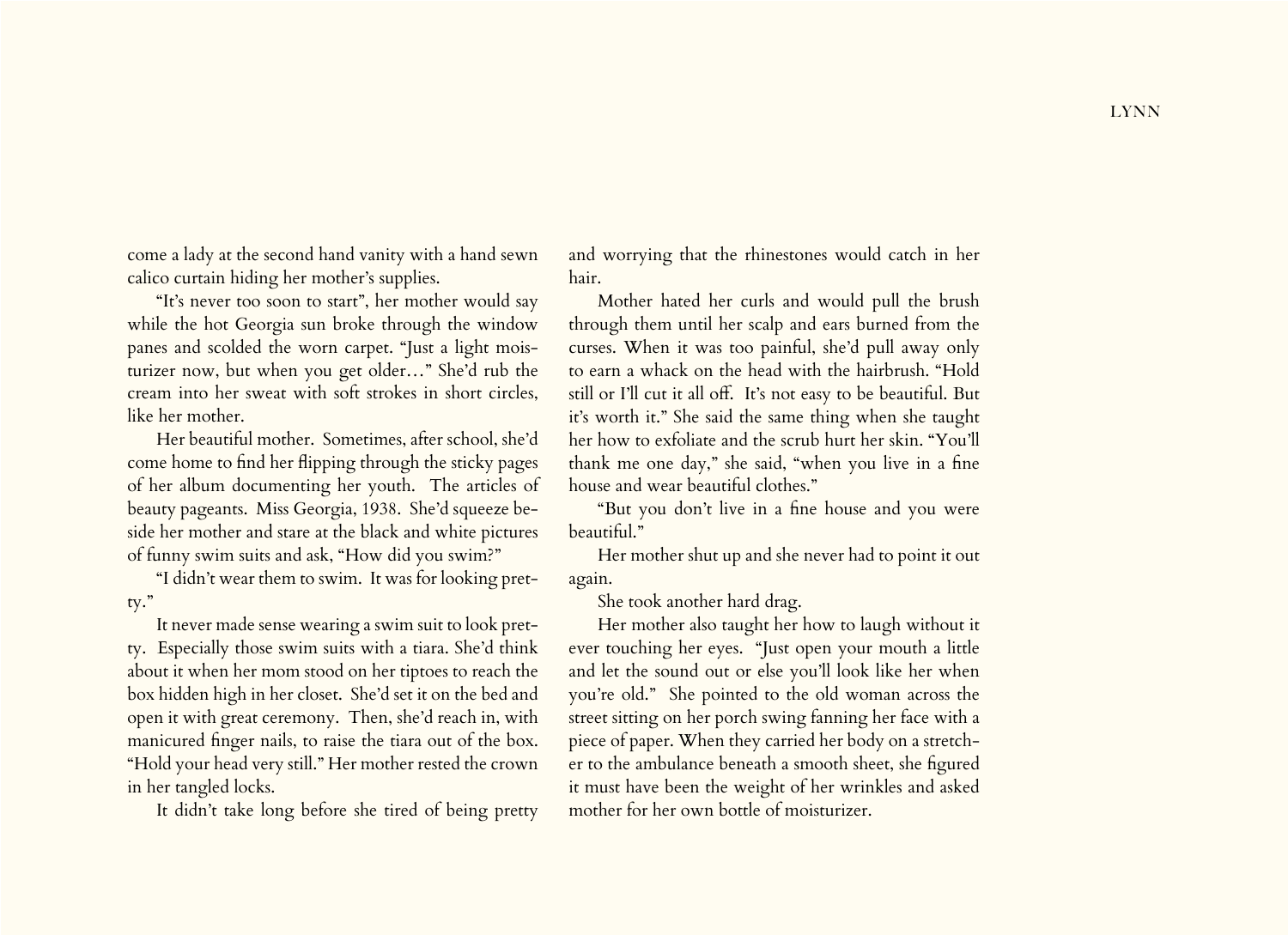The clock behind her ticked and she turned to stare out the window at the manicured lawn still dripping from Miguel's care. Or was his name Marcel? She stopped trying to remember a long time ago. Now, he arrived in big pickups pulling trailers that carried riding mowers. He'd whirl around the yard in the steam of summer with water sloshing in old milk jugs that he lifted to his lips with thick arms that glistened with sweat.

Every once in a while, when she had a break from committees and teas and other such obligations, she'd pull on a big hat and kneel on a foam board to tend the roses beside Miguel. Or Marco. They'd pick off dead buds in silence.

The cigarette hung from her lips as she pushed the window open to peer at the rose bushes that guarded the foundation of the house. White and pink and red exploded from the depths of dark green. She insisted on roses after the house was built. Roses like her mother always tried to grow along the wooden planked staircase.

Roses that never grew.

But hers grew, thick and fragrant with blooms seen from the end of the long driveway that separated them from the rest of the world. Away from their neighbors in matching mansions with large yards manicured by Miguels. Or Manuels. Even the BMW's looked the same,

save a different curve to the hood or tint on the windows.

The only thing that set her house apart were the trees that stood along the driveway like soldiers, welcoming and guarding with a gentle salute in the breeze. She'd insisted on trees. Trees and roses.

A fat monarch plopped itself among the ruffled pink roses and spread its orange and black wings that stirred the humidity of July. She knew her butterflies. Her father taught her well in the deep swamps of the Georgia Reserve Parks where she spent evenings until the sun set pink.

She followed behind her sister and tried to imitate the way she raised her long skinny legs above the weeds with ballet poise and pointed toes that avoided the scratch against her legs. Her sister, who always seemed to walk on her toes. Her fingers gripped the pole of the net that bounced off her back in a pirouette with her straight blond hair swinging in the breeze.

She tried to be like her, but her toes hurt after too long and her legs never cleared the grass, so she'd clomp behind her, stopping every few minutes to scratch her legs or smack a fat mosquito sucking on her arm. Her sister looked over her shoulder with furrowed eyebrows and a shhh on her lips. Then, she'd return to following her father, lost in his own stalking ritual.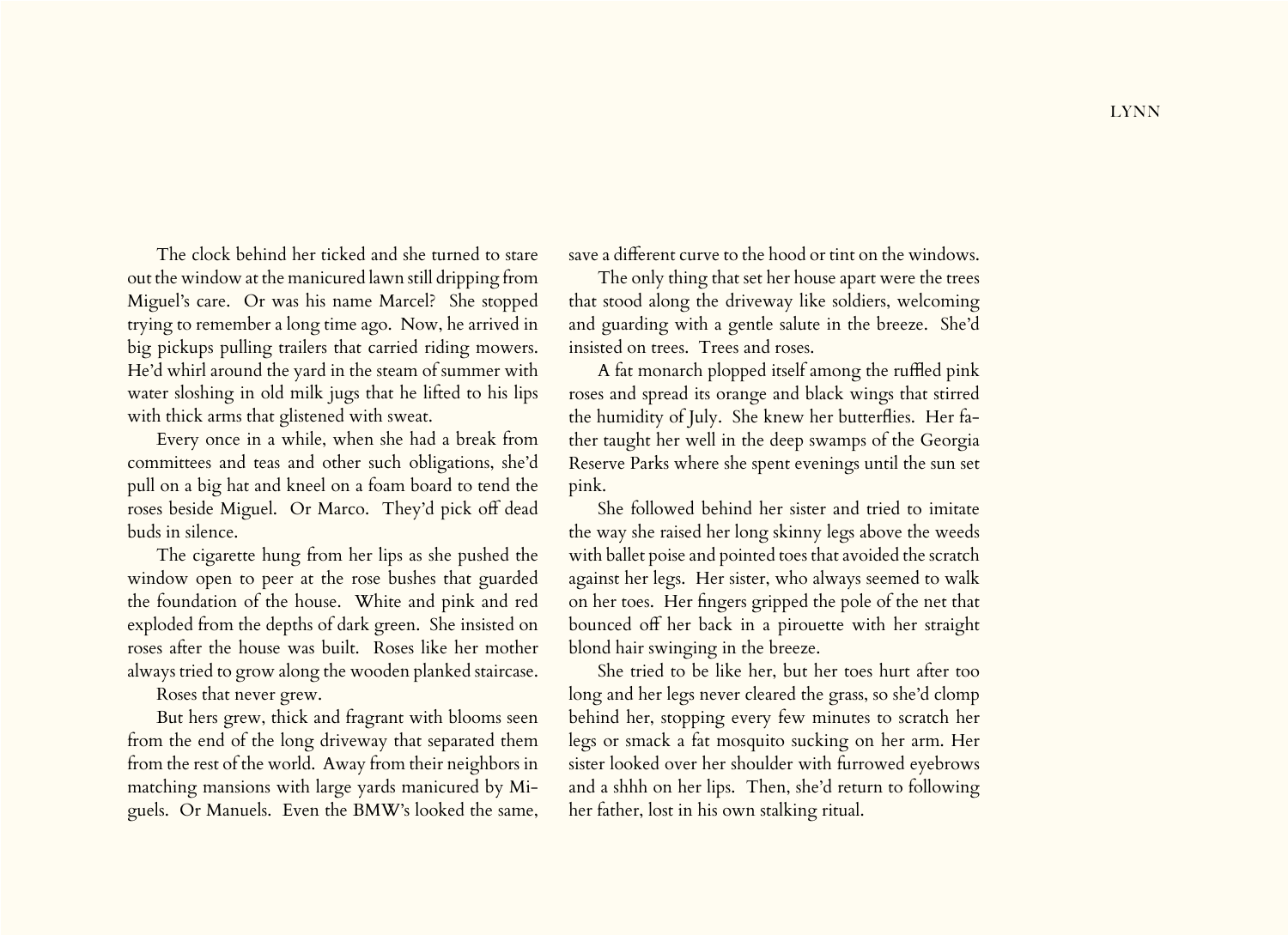He moved different, like the feral cats she'd watched in the alley. His shoulders bent over as if he were trying to shrink beneath the wide-brimmed hat pulled low over his eyes. His fingers played with the net so that it twisted behind his back. When he stopped to look at them, his eyes, always tired, burned blue in the sunlight.

He wouldn't want the Monarch. "They're ordinary. Don't waste your time," he'd say when she spotted one hovering over the grass.

She knew better than arguing. It always caused a look in his eyes. His blue eyes. They served as their own warning.

Her sister got his blue eyes. She ended up with muddy, gray eyes, a truth that filled her mother's lamentation. Every Christmas, she received a card from Africa with her sister in front of a desert hut holding a laughing baby. Her sister laughed too, with deep wrinkles around her blue eyes. She always took after their father. Together, with their blue eyes, they didn't care. Her mother resigned to work with what she had. Curls and muddy, gray eyes.

And she'd learned her lessons well.

The caterers pulled down the driveway beneath the saluting trees. She took one last drag off her cigarette and dropped it in her cold cup of coffee, listening to the hiss when it died. She liked the hiss. Not everything has the opportunity to announce its death with noise.

The clock behind her kept ticking and she rose to get ready. She was ready to make noise.

•

At the vanity, she looked at her reflection. It'd been so long since she looked at herself. As she was. Without the future prediction of what she might be. Or should be. She didn't look long because reality stared back. Instead, she began the routine. Foundation first to hide the flaws, then powder for a finished look. Eyeliner, not too dark, with a slight lift at the edges. Mascara… just one coat to prevent clumping. And the right shade of blush. Pink for daytime. Darker pink for nights. Corals for the right outfit. But never red or brown. She swiped the brush along her cheekbone and watched as little flecks fell into her lap. Beauty is meant to highlight what's already there. She pressed harder until her cheeks shimmered with dark pink.

Then, she looked again. Really looked and tried to see the little girl she used to be with blond pigtails and a button nose. The one who tried to hide her developing chest with shirts two sizes too big, stolen from her sister.

But only she stared back. With shrinking eyes and pursed lips that made her look angry all the time. Maybe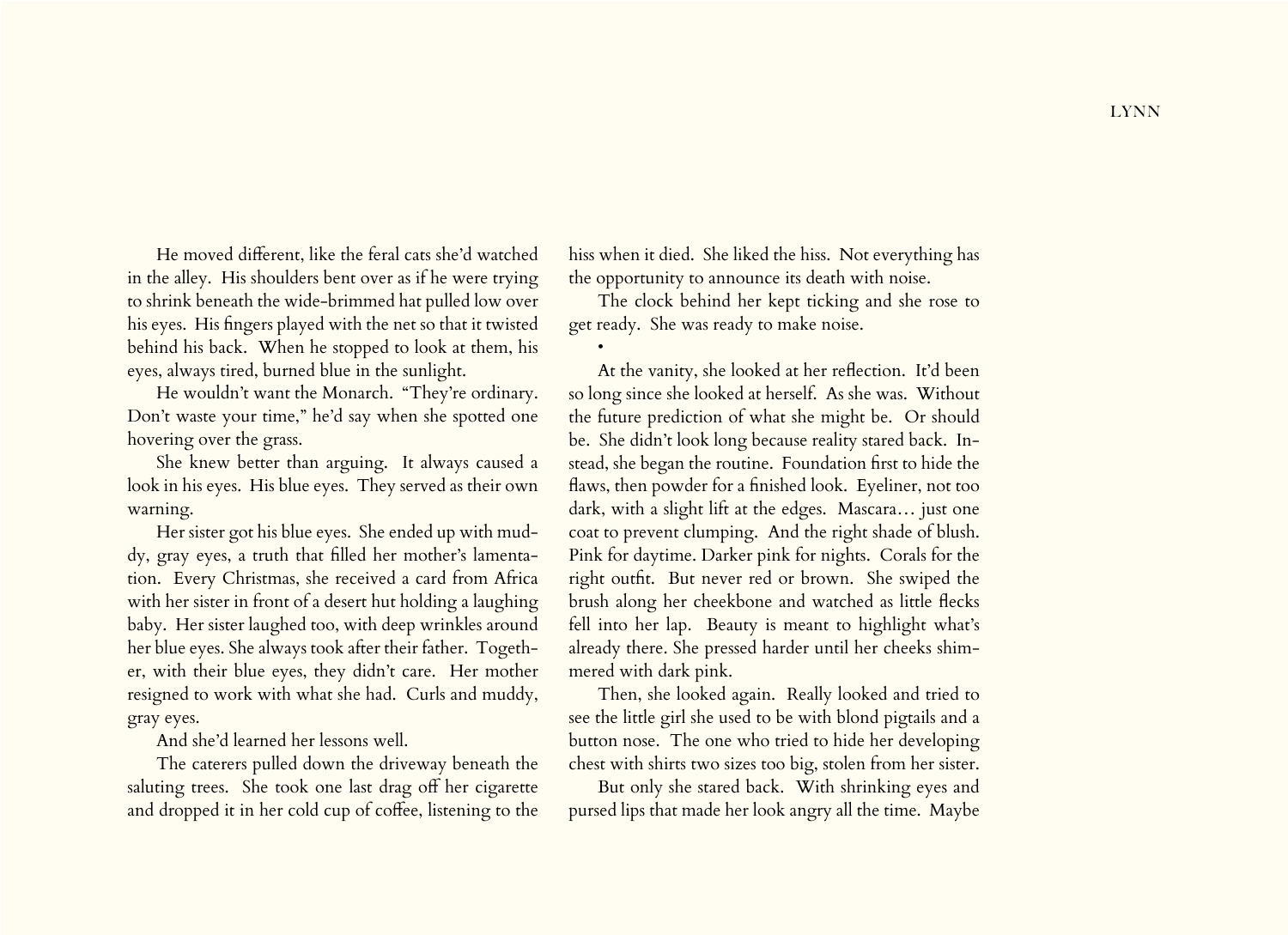she was.

She dug into the drawer, past the proper lip colors of light pink. Only light pink with her rosy complexion. Anything else would look trashy. Her fingers found the tube of dark red. Whore red. The color her husband asked her to wear on certain nights. The same nights when he requested lingerie from the collection she'd built of anniversary gifts that she hid beneath pretty pink nightgowns. It took a good girl to catch him, with pink cardigans and proper poise, but a slut to turn him on.

Mama never mentioned that. She failed to mention that one day she would walk down the aisle a lady and the next day, wake up a private whore.

She cranked the lipstick open and pressed the wax to her lips, spreading the color from one corner to the other before pressing her lips together to even out the color. Then, she kissed the air and giggled. He would be surprised as she walked down the staircase. Maybe, he wouldn't be able to control himself. Maybe they'd have to sneak away.

And she laughed. Like she'd laughed as a child watching Bugs Bunny pull his sneaky pranks. Like she'd laughed with her friends when Betsy Collins told her about tongues and French kissing. Or when her father would tickle her after a bedtime story. Before her mother taught her the rules. She laughed as she walked to the closet with a bounce in her step and flung open the doors. The Christian Dior dress hung smothered in its dry cleaning plastic. The layers of black that whispered against her skin when she first tried it on in the dim lit dressing room while the attendant waited with clasped hands calculating her commission. *Beautiful*, she said. *Just beautiful. It was made for you.* 

She walked past the dress for the back of the cavernous closet stuffed with silks and taffetas and brocades.

Her mother dreamt of an exotic luxury far removed from the overstuffed single bar and piles that she'd stored on the floor. She used to hide among those piles during hide-and-seek. The calico dresses, sewn at the dining room table late at night, scratched her skin with stiff starch sprayed on before ironing.

That was what she wanted. Not whispers against her skin. She didn't deserve it. So she reached into the back where the dress pressed against the wall. The white puff sleeves were flat and the blue checkered pinafore twisted with wrinkles. She shook it to remove the dust before diving back in for the shoes with a blind hand searching for sequence heels. As she found each one, she tossed them over her shoulder then straightened. With the dress in one hand and shoes in the other, she giggled.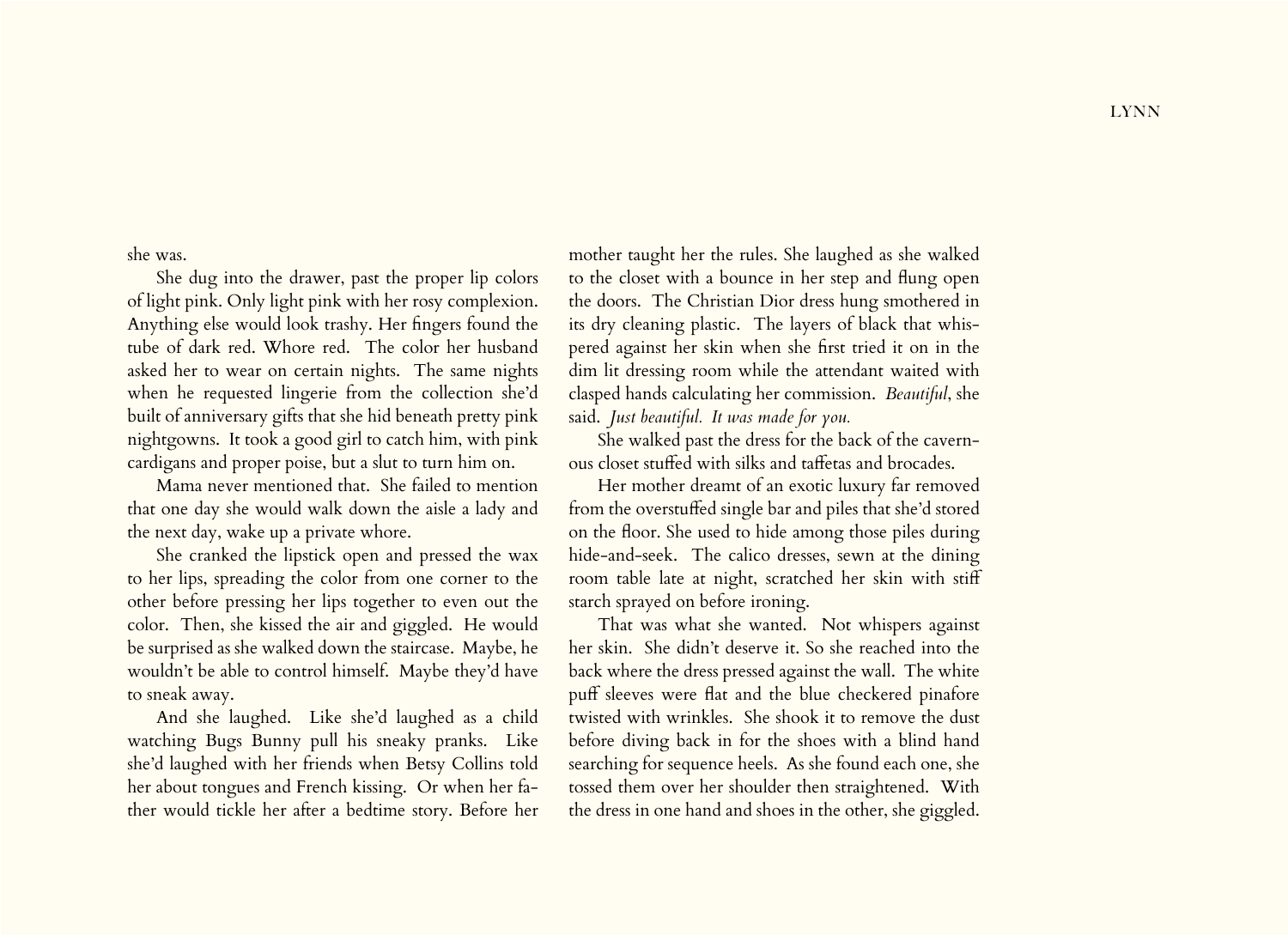She waited at the top of the stairs and out of sight. In the shadows.

Perhaps that's where she belonged. Her mother taught her about black and white. Wrong and right. But she never taught her about the shades of gray in between, among the heavy blanket of shadows. She could hear her friends gathering and greeting downstairs, though she wasn't sure how many she could call real. Her husband's partners and their wives. Women from the club. Members of the historical board. If only they'd thought to invite Miguel, or Marcos, the guest list would have been complete.

"Friends and loved ones, thank you for coming tonight." He spoke from the bottom of the staircase while she waited in the hallway. "For tonight, we celebrate 60 years of a beautiful woman. And now, help me welcome the guest of honor. My wife."

She waited for the applause to start. Her red glitter heels shone against the tan carpet and a moment of nervous regret passed through her. In the mirror at the end of the hall, Dorothy of Oz stared back at her in a simple blue frock. An elderly Dorothy ready for the yellow brick road. Her heels clicked three times before her husband said it again.

"The guest of honor."

She heard the irritation through his smile. She stepped out of the hall and stood at the top of the stairs with a smile her mother never would have allowed. The dress swished against her knees while she clasped her hands before her. The excited applause turned stale but persevered as the guests exchanged uneasy glances. She pressed her fingers to her lips and threw kisses to the crowd. It was her night. Her husband had said so.

Her husband rushed up the stairs, turning every few steps to give the crowd a reassuring smile. She began the descent to meet him, the red heels clicking on the wood. They met in the middle and she accepted his extended hand that squeezed back too hard.

"What are you doing?" He whispered in her ear.

Her hand pulled free as she continued down the stairs toward the crowd of familiar faces stiff with effort to remain pleasant. She extended her hand to the first guest. "Thank you for coming," she said as she patted limp hands in hers.

"Thank you for coming, thank you for coming. Oh, it's so good to see you. Thank you for coming." She worked her way through the crowd that pulled away as she passed. But she meant it. "Thank you for coming." It was more than a birthday. More than cake and songs and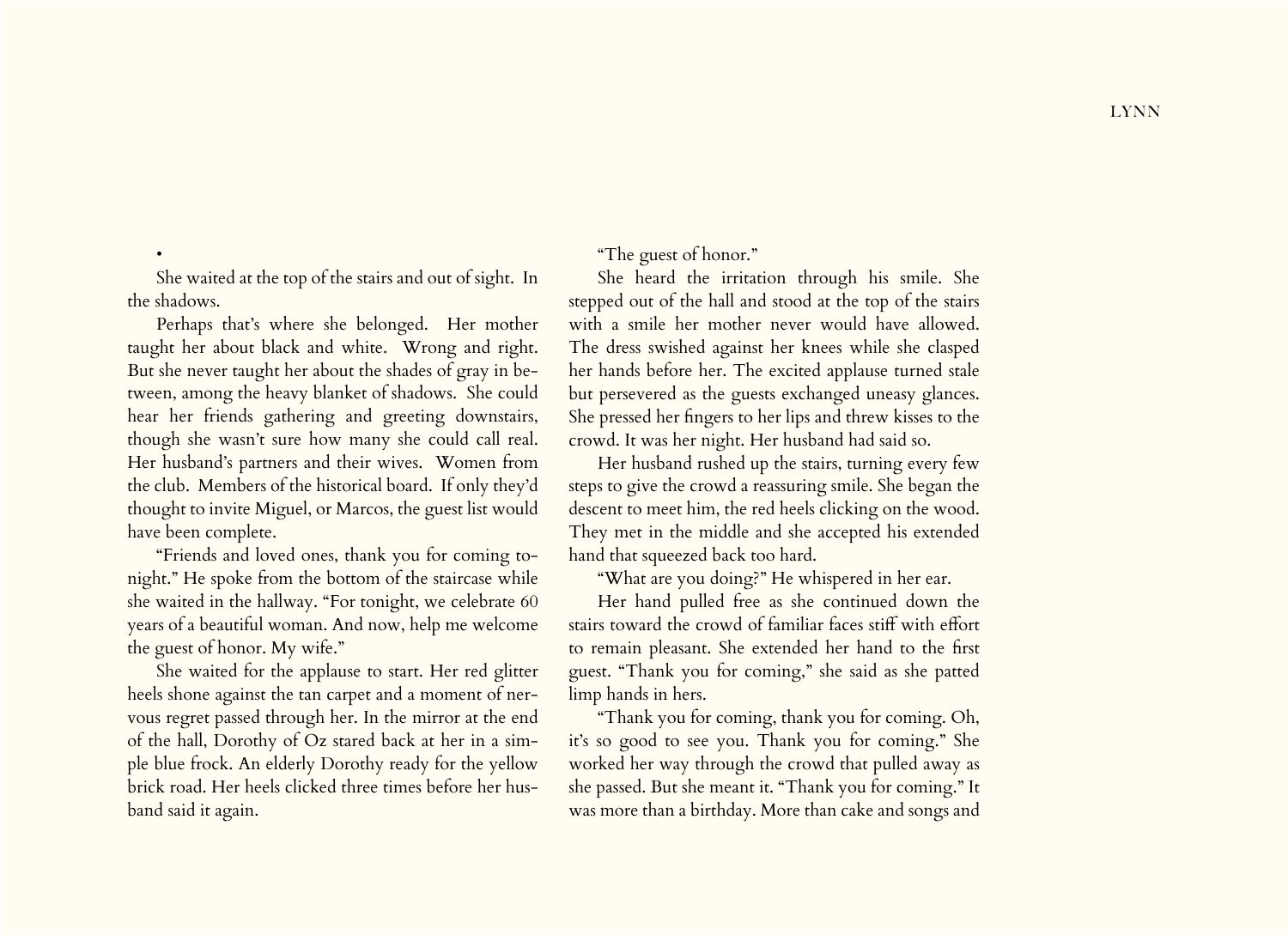polite talk among friends.

She made her way through the crowd with a skip in her step until a face stared back from the corner. She knew the face. The half-smile. To prevent wrinkles. The smooth forehead. Hiding thoughts. The perfectly styled hair that twisted just right beside her ears to frame her face.

Her baby. The little girl who used to sit by the rose bushes and watch the butterflies. Before she knew the rules. She almost felt something for a moment. Guilt. Maybe loss. Of what, she couldn't be sure, but it swelled as Mary stepped forward to greet her with a polite hug.

The feeling went away when Mary whispered, "Why don't we get you fixed up?"

She pulled away and the feeling was gone. Mary. Who had sat at her dressing table to learn how to use mascara, cover sticks, and gentle sway of her hips. Mary who stood beside her perfect husband with sculpted hair and a bleached white smile.

Mary patted her arm and mouthed the word, "Mom?" She heard them whisper behind her.

Her husband smoothed questions with on-the-spot lies. She wasn't worried about him. Those lies were his specialty. She left him to do his thing and worked through the crowd to the bar where she grabbed a bottle of wine. The waiter offered her a glass. She lifted the bottle to her lips and declined.

Her mother told her wine was for sipping. In moderation. Her mom didn't seem to know much. She sat the near-empty bottle with a red lipstick ring on the table when her husband beckoned her to his side. His eyes were tired and his hair had lost its shine. What was left of the guests gathered around to watch her open the present wrapped in gold paper with a lavender bow. She pulled it loose and stuck the bow into her hair before working her fingers into the seams.

He stood back and rubbed his face.

•

She ripped the paper. The last strip came free to reveal the orange and black wings. A beautiful painting from a fresh new artist exhibited three weeks ago.

"I saw you admiring it at the gallery opening," her husband said in a strained voice behind her. The quiet applause seemed to comfort him. "I bought it when you went to the ladies room."

It had indeed caught her eye and haunted her. The butterfly's wings stretched to reveal their beauty. Perfect against a chaotic background.

She looked into the faces waiting for her appreciation. Mary stood in the back. Mary who used to look like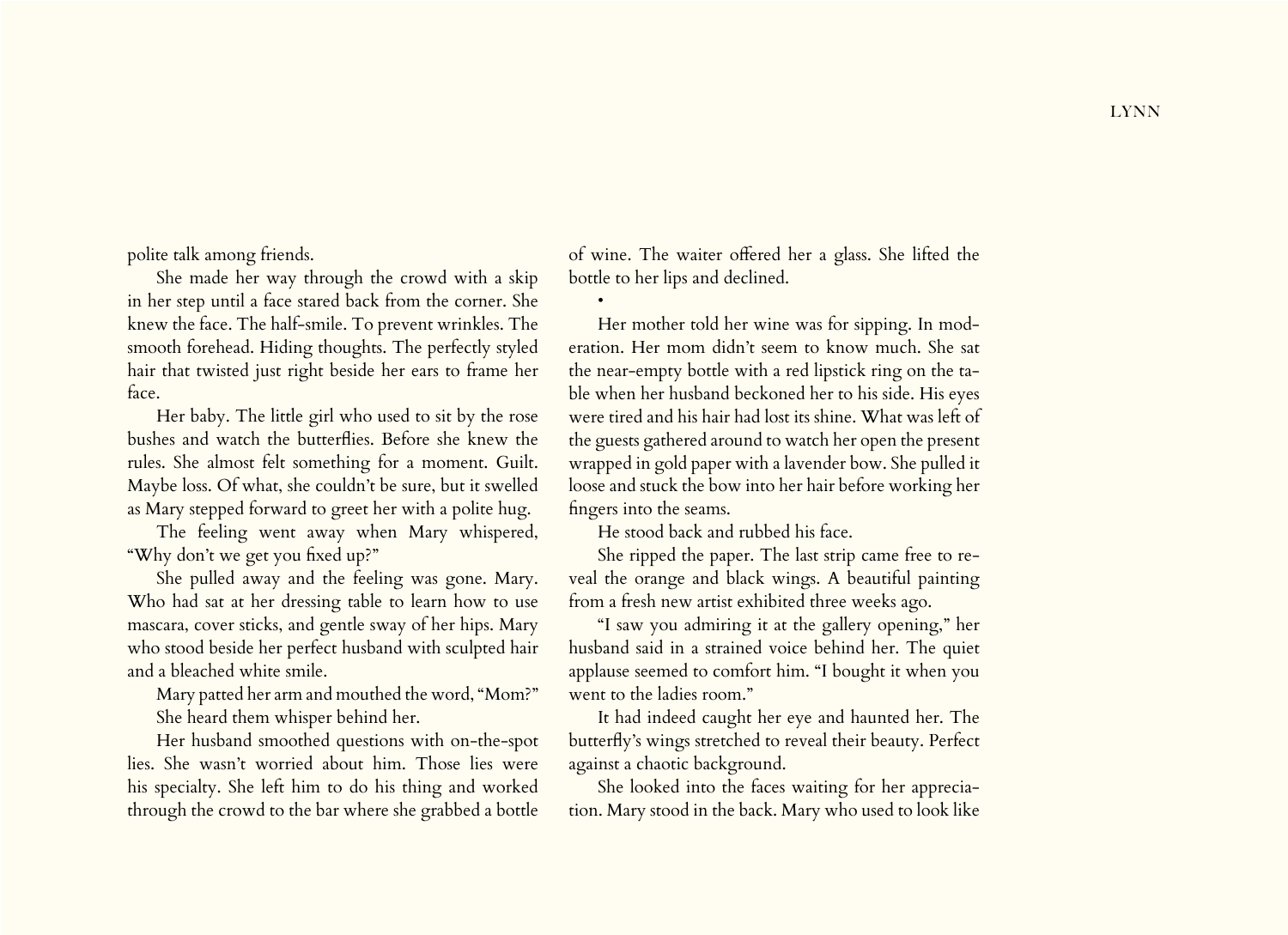her father with strong features and joyful eyes as she ran after butterflies in the garden with her arms outstretched. As if she could be one of them.

Now, makeup and rules hid her joy. Mary looked just like her.

She turned to look at her husband. He couldn't stand anymore and leaned against the wall with his hands in his pockets. The night had aged him. He'd been good to her. It'd be easier if he hadn't. Perhaps a few affairs, a couple smacks, too many drunken nights would make it easier. He didn't deserve this. He deserved to finish his life with her lies.

She picked up the knife still sticky with frosting. She turned it in her hands and noticed the chips in her nail polish. The crowd murmured and the air heightened with fear. Her daughters' lips mouthed words she couldn't hear. Her husband stood straight and stepped toward her.

She clutched the knife in both hands and held it high above her head as a gasp joined the evening breeze. Someone called out her name as she stabbed it through the heart of the butterfly.

She picked up the bottle of wine and walked to the kitchen. Her keys were still on the wall beneath the word LOVE. She grabbed them and disappeared into the ga-

rage where she locked the door behind her. Darkness surrounded her as she felt her way down the steps. At the bottom, she sat to raise the bottle to the darkness and took a drink.

Tomorrow, they would drag her to a hospital and lock her in a room and drug her into submission until she was a perfect specimen, fit for public.

Dead and perfect. Like her father's specimen. The one's he showed her that night when her mother sent her into the basement where her father worked with the radio to loud that it escaped through the vents. Her tennis shoes squeaked on the wood steps into the darkness lit by a single bulb. Her father stood beneath it, hunched over a workbench singing along with the Beach Boys about summer sun and love.

"It's dinner time." She spoke in a quiet voice competing with the Beach Boys.

He didn't look up as his hands moved slow and tedious. "I'll be there in a minute."

She strained to see what he was doing. The wood stairs turned to concrete and she walked toward the light of the single bulb. "What are you doing?"

His hands stopped moving as he looked over his shoulder. "Come over and see."

She slid beside him and froze. The workbench was